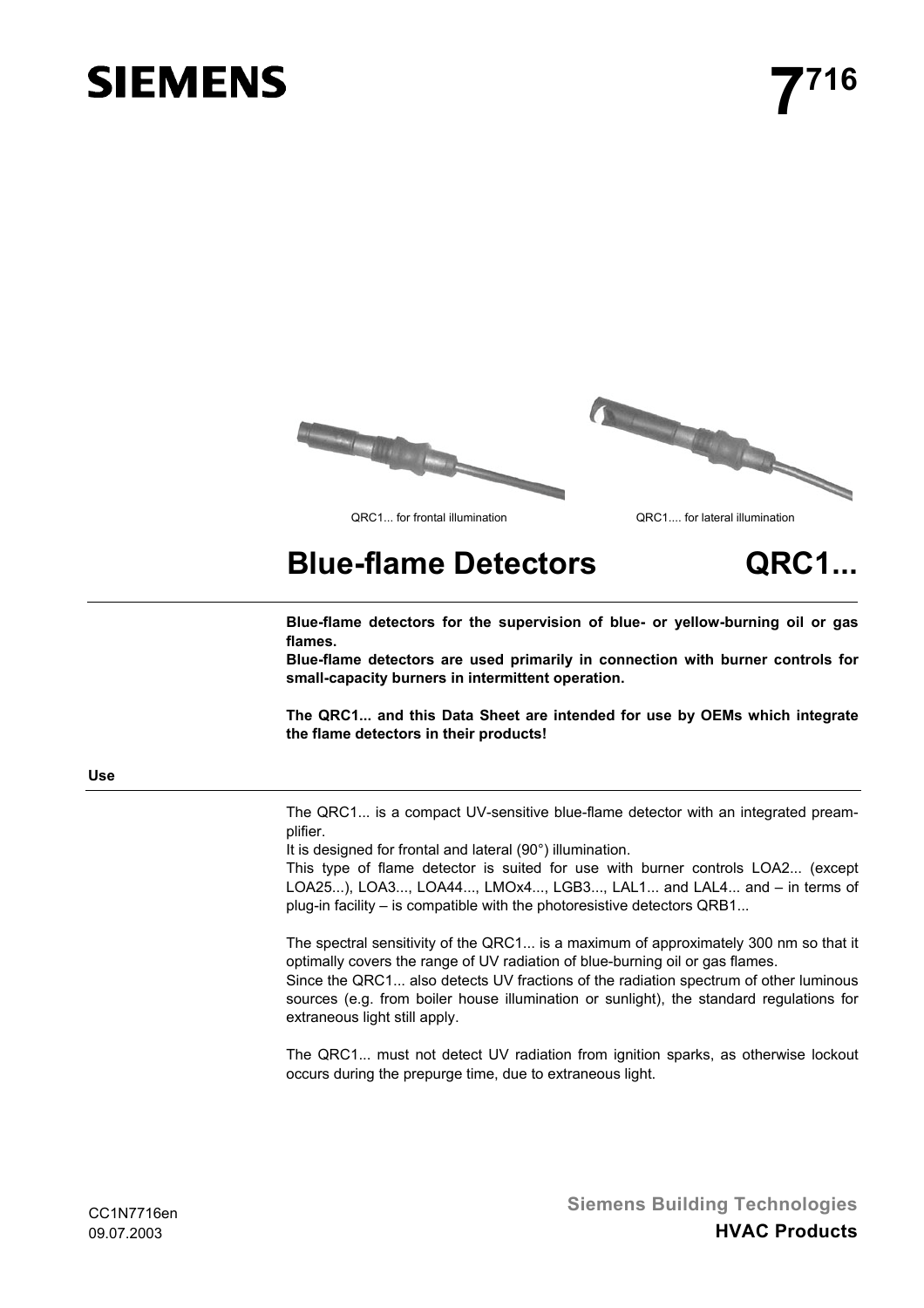

# **To avoid injury to persons, damage to property or the environment, the following warning notes should be observed!**

# **Do not open, interfere with or modify the flame detector!**

- Before performing any wiring changes, completely isolate the burner control from the mains supply (all-polar disconnection)
- Ensure protection against electric shock hazard by providing adequate protection for the connection terminals
- Check to ensure that wiring is in an orderly state
- Fall or shock can adversely affect the safety functions. Such flame detectors may not be put into operation, even if they do not exhibit any damage

# **Mounting notes**

- Ensure that the relevant national safety regulations are complied with
- Mounting work must be carried out by qualified staff
- Locate the ignition electrode such that the QRC1... cannot detect ignition sparks, as otherwise lockout occurs due to extraneous light
- Fit the flame detector with the help of a plug inserted in a hole on the burner. For hole on the burner, refer to «Dimensions». The securing and sealing lips of the plug give the QRC1... a firm hold in the hole, even in the case of vibrations, also allowing the detector to be removed for maintenance work
- Locate the QRC1... such that it can detect the most radiation-active zone of the flame
- For the precise adjustment of the distance between the most radiation-active range of the flame and the converging lens of the UV-sensitive diode, the QRC1... can be displaced in its plug by about 10 mm in both longitudinal directions (refer to «Dimensions»)

# **Installation notes**

- Installation work must be carried out by qualified staff
- Observe the permissible length of the detector cable (refer to «Technical data»)
- It is important to achieve practically disturbance- and loss-free signal transmission:
	- Line capacitance reduces the magnitude of the flame signal - Use a separate cable
- Always run the detector cables separately while observing the greatest possible distances from other cables and units

# **Commissioning notes**

- Commissioning work must be carried out by qualified staff
- Prior to commissioning, check to ensure that wiring is in an orderly state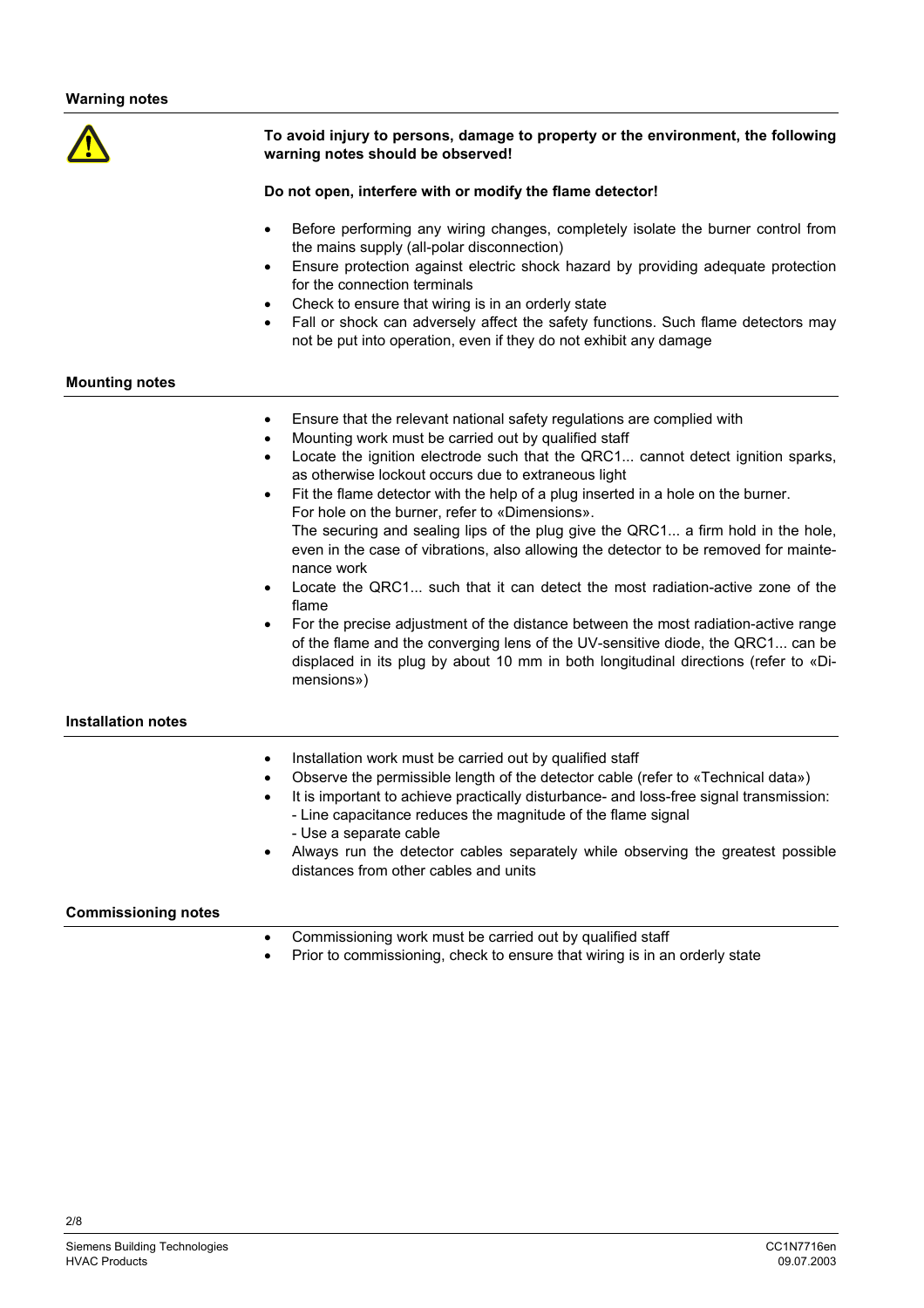# **Norms and certificates**



Conformity to EEC directives - Electromagnetic compatibility EMC (immunity) - Directive for gas appliances - Low-voltage directive

89 / 336 EEC 90 / 396 EEC 73 / 23 EEC





Cert. 38233

Cert. 00739

Only in connection with the burner control



### **Service notes**

- Maintenance work must be carried out by qualified staff
- Each time a flame detector has been replaced, check to ensure that wiring is in an orderly state
- When cleaning the detector, always use a clean cloth
- Do not use any burner cleansing sprays

### **Disposal notes**



The flame detector contains electrical and electronic components and may not be disposed of together with household waste. Local and currently valid legislation must be observed.

### **Mechanical design**

The detector's housing is made of black plastic and has a displaceable plug with stops. The 3-core connecting cable is firmly connected to the QRC1... and features strain relief.

The front of the detector has a protective glass to ensure protection against accidental contact and dust.

In the case of burner designs that do not allow the QRC1... to be illuminated from the front, the detector is also available with a mirror attachment for lateral illumination. QRC1... with mirror fixture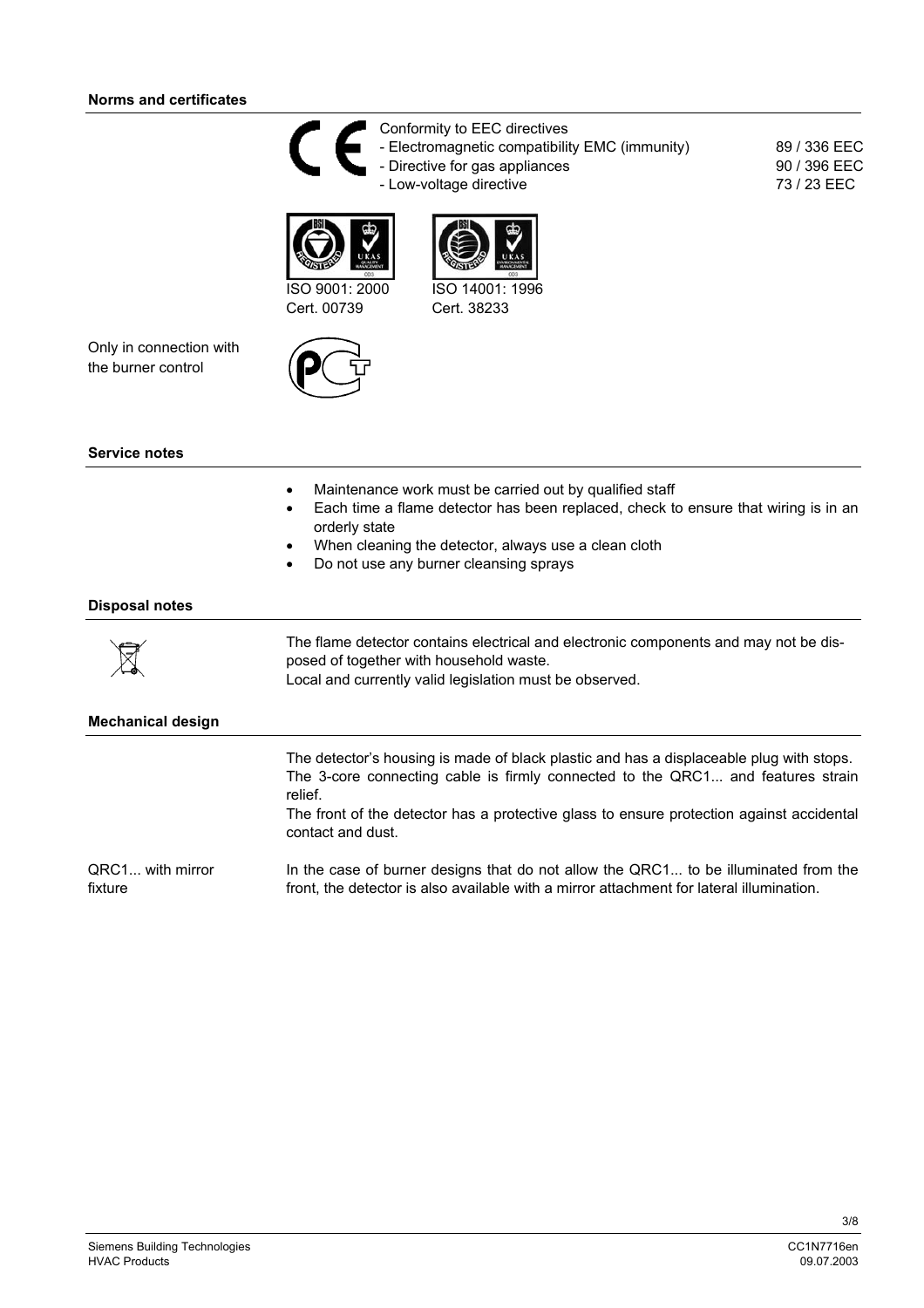# **Type summary**

Type code



# Standard types

| <b>Type reference</b> | <b>Frontal</b> | Lateral      | <b>Level of sensitivity</b> |
|-----------------------|----------------|--------------|-----------------------------|
|                       | illumination   | illumination |                             |
| QRC1A1.101C27         | x              |              |                             |
| QRC1A1.103C27         | x              |              |                             |
| QRC1A2.101C27         | x              |              |                             |
| QRC1A2.103C27         | x              |              |                             |
| QRC1A2.104C27         | x              |              |                             |
| QRC1A3.101C27         | x              |              |                             |
| QRC1A3.103 C27        | x              |              |                             |
| QRC1C2.103C27         |                |              |                             |

### **Ordering**

When ordering, please give type reference according to «Standard types» or «Type summary».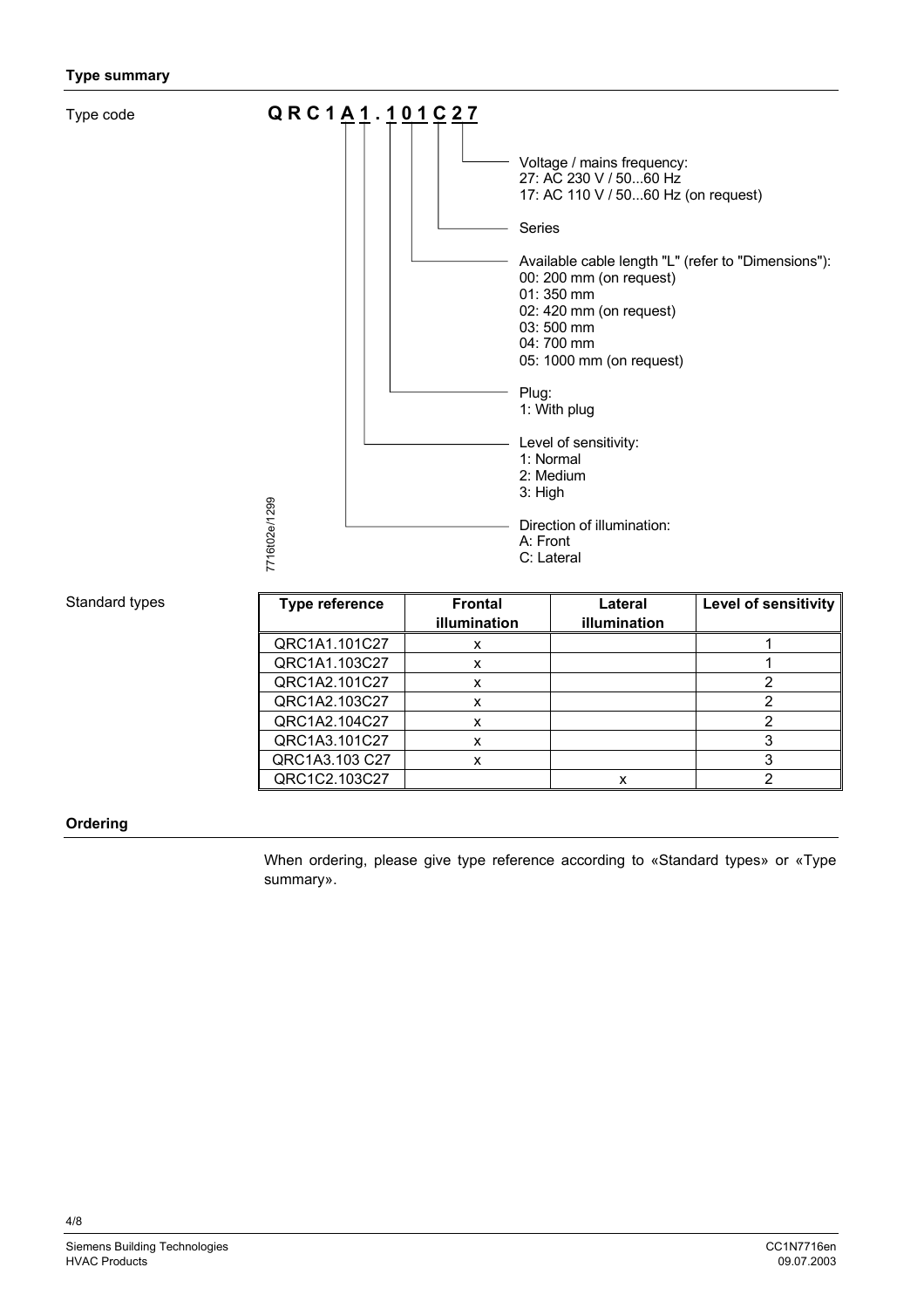| General detector data | Mains voltage                        | AC 230 V $-15/110 \%$                         |
|-----------------------|--------------------------------------|-----------------------------------------------|
|                       | Mains frequency                      | 5060 Hz ±6 %                                  |
|                       | Power consumption                    | 0.35 VA                                       |
|                       | Tolerated flame signal interruptions | approx. 300 ms                                |
|                       | Length of connecting cable           | max. 1 m                                      |
|                       | Length of auxiliary detector cable   | max. 20 m                                     |
|                       |                                      | (only in case of separate cable runs, refer   |
|                       |                                      | to «Max. detector cable length»)              |
|                       | Detector cable                       | 3 x 0.5 mm <sup>2</sup> ; 5.45 mm dia.        |
|                       | Degree of protection                 | IP40                                          |
|                       | Safety class                         | Ш                                             |
|                       | Vibrations to IEC 68-2-6             | max. 1 g, 10500 Hz                            |
|                       | Weight incl. 350 mm cable            | approx. 0.029 kg                              |
|                       | Mounting position                    | optional                                      |
| <b>Environmental</b>  | <b>Transport</b>                     | DIN EN 60 721-3-2                             |
| conditions            | <b>Climatic conditions</b>           | class 2K2                                     |
|                       | Mechanical conditions                | class 2M2                                     |
|                       | Temperature range                    | $-25+80 °C$                                   |
|                       | Humidity                             | $<$ 95 % r.h.                                 |
|                       | <b>Operation</b>                     | DIN EN 60 721-3-3                             |
|                       | Climatic conditions                  | class 3K5                                     |
|                       | Mechanical conditions                | class 3M1                                     |
|                       | Temperature range                    | $-20+60 °C$                                   |
|                       |                                      | short-time (max. 1 min) up to 75 $^{\circ}$ C |
|                       | Humidity                             | $< 95 \%$ r.h.                                |

 $\bigwedge$ 

# **Condensation, formation of ice and ingress of water are not permitted!**

| Type of burner control | Min. detector current<br>required | Max. permissible detector<br>current |
|------------------------|-----------------------------------|--------------------------------------|
|                        | During operation (typically)      | Without flame (dark current)         |
| LMO                    | 70 µA                             | $5.5 \mu A$                          |
| LOA2, LOA3             | 70 µA                             | $5.5 \mu A$                          |
| LOA44                  | $58 \mu A$                        | $5.5 \mu A$                          |
| LGB3                   | $50 \mu A$                        | $5.5 \mu A$                          |
| LAL1, LAL4             | $80 \mu A$                        | 12 uA                                |

### **Function**

Detector current at AC 230 V

> The QRC1… has a special UV-sensitive diode with a quartz-glass lens which concentrates the flame's radiation on the active part of the diode.

A filter ensures that fractions of radiation of longer wave lengths will be eliminated.

A preamplifier is used to amplify the signal of the diode to the level required for the flame signal amplifier of the respective burner control.

Flame signal interruptions of short duration are tolerated (refer to «Technical data» under «Tolerated flame signal interruptions»), thus ensuring more stable detector currents and more stable operation of the burner in the event of strongly flickering flames.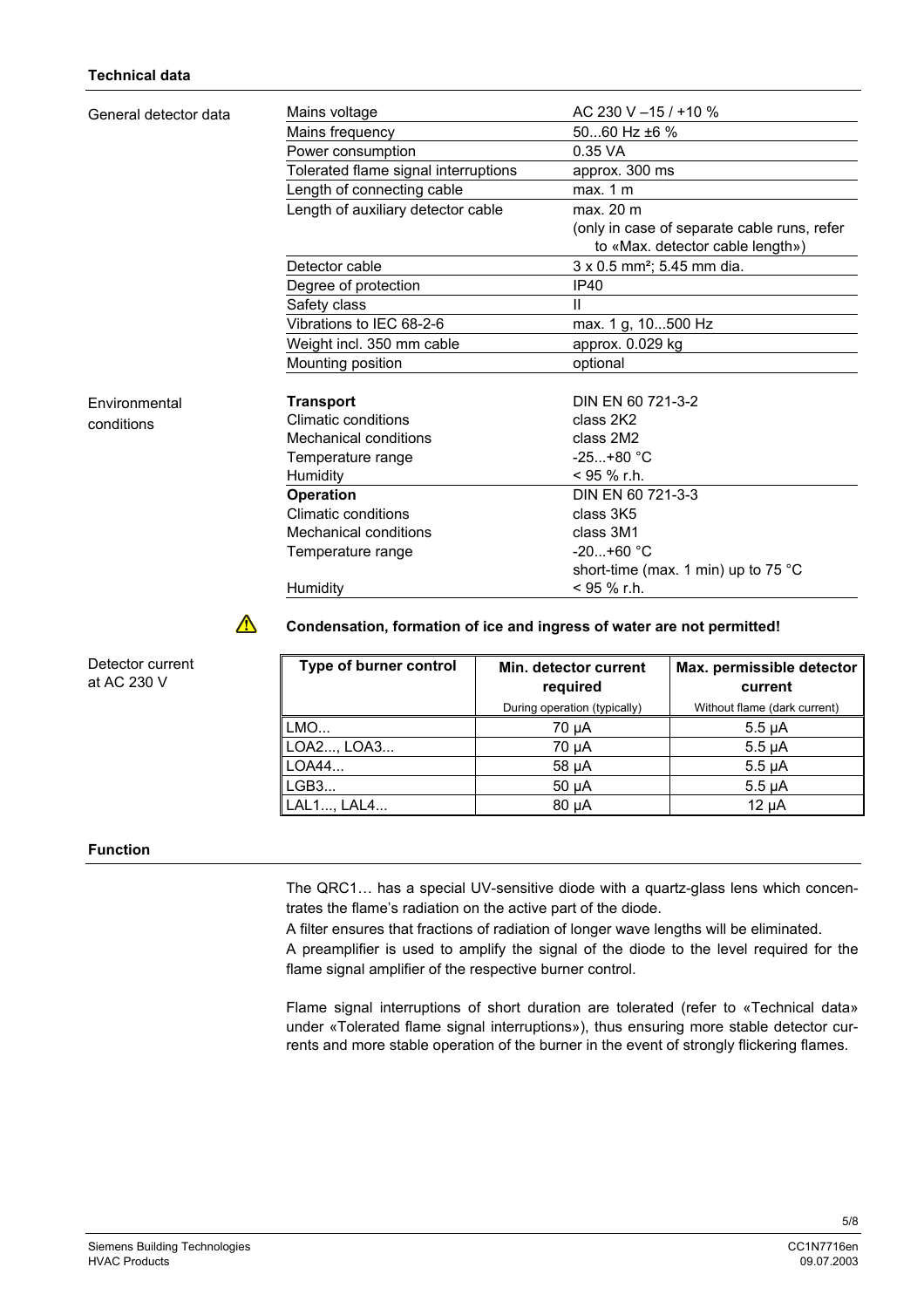If the maximum cable length of 1 m is not sufficient, the burner manufacturer can extend the cable by a maximum of 20 m.

In that case, the following rule must be observed when laying the cable: **To minimize the coupling capacitances of the detector signal lines to the live conductor, live conductor «L» (brown core) must be laid separately or segregated from the detector signal line.**



Legend

- Z Auxiliary cable
- bl Blue core = neutral conductor «N»
- br Brown core = live «L»
- sw Black core = signal line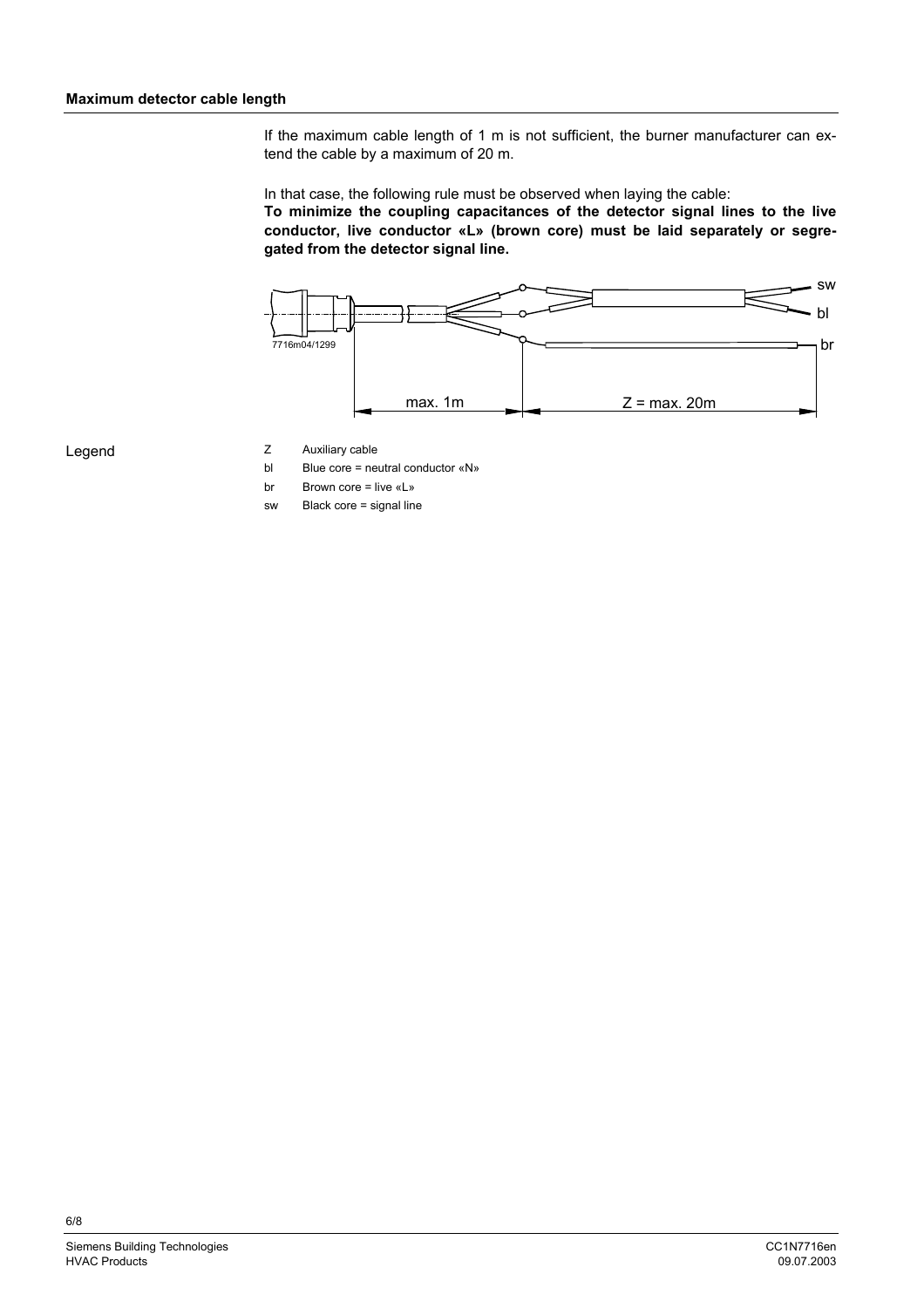# **Spectral curves**

# Is/% Extraneous light



### Flames



Siemens Building Technologies and the control of the control of the control of the control of the control of the control of the control of the control of the control of the control of the control of the control of the cont HVAC Products 09.07.2003

Legend